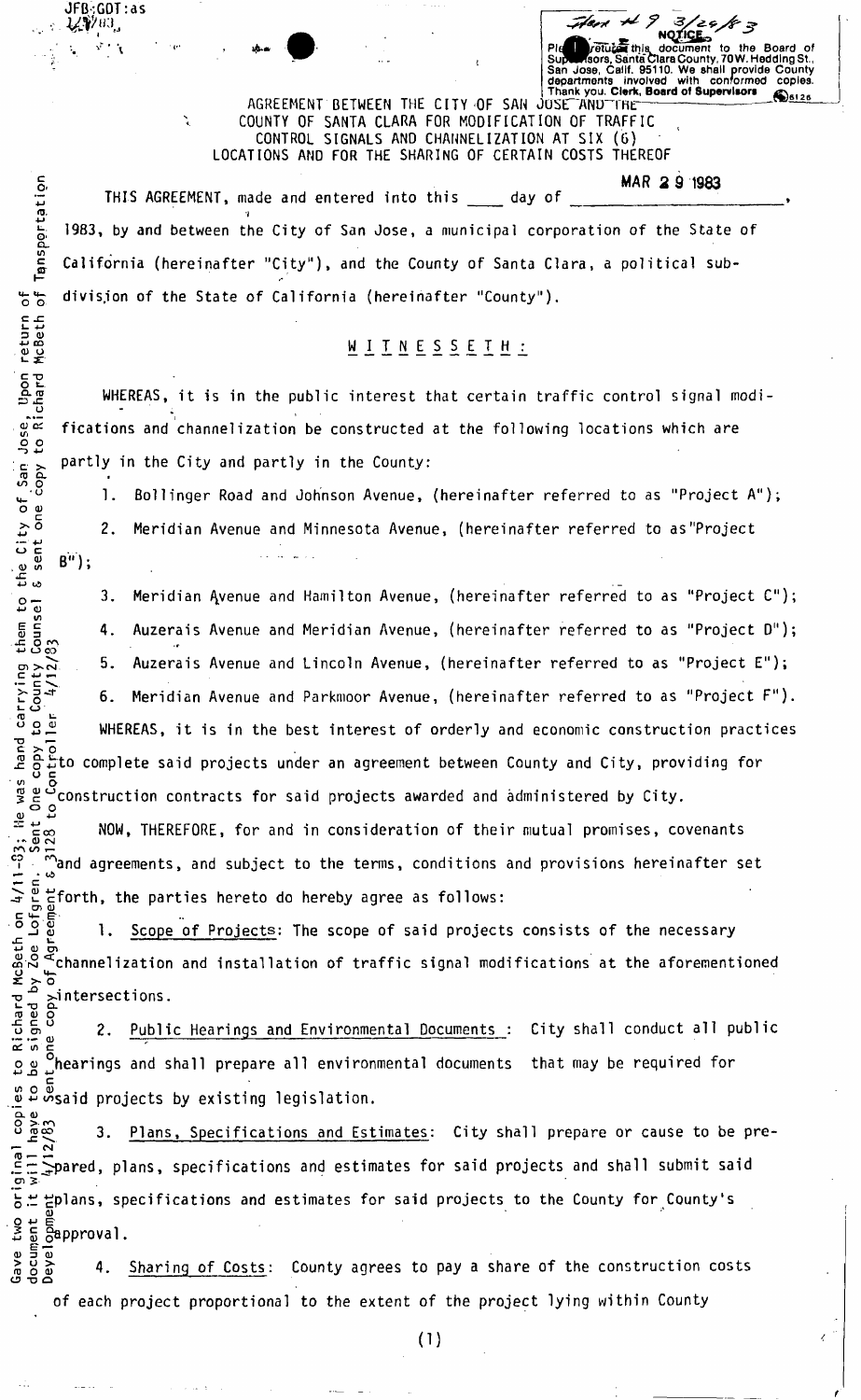jurisdiction as of the date of advertising for construction bids. Retroactive changes in jurisdictional boundaries made after said date shall not alter the County's respective project shares. County's project shares shall be as follows:

| "Project A":    | 50.00% |
|-----------------|--------|
| "Project B":    | 25.00% |
| "Project C":    | 12.50% |
| "Project D":    | 16.67% |
| "Project $E$ ": | 12.50% |
| "Project F":    | 25.00% |

5. Prepayment: Upon approval of plans and specifications for the projects by County, County shall pay to City upon demand the sum of Sixty-Five Thousand Dollars (\$65,000.0'O), said sum b6ing the estimated total County share of construction costs for said projects. County estimated share of construction costs is distributed among the projects as follows:

| "Project $A$ ": | \$28,000 |
|-----------------|----------|
| "Project B":    | \$7,000  |
| "Project C":    | \$17,000 |
| "Project D":    | \$5,500  |
| "Project $E$ ": | \$4,000  |
| "Project F":    | \$3,500  |

6. Award of Contracts: After County has approved the plans and specifications for the projects, City shall, subject to the provisions of Paragraphs 7, 12 and 14 hereof, advertise for bids for construction of said projects, award contracts therefor, and supervise the construction thereof to completion. It is understood that the projects mentioned herein may be included within construction contracts embracing additional work to which County may not be contributing.

7. Maximum County Participation: County's share of construction costs shall not exceed a total of One Hundred Thousand Dollars (\$100,000.00).

8. Construction Costs: As used in this Agreement, the term "construction costs of a project" shall mean the sum total of all construction costs and expenditures made by City and County in connection with the project including, but not limited to, engineering costs and expenses, costs and expenses of preparation of plans and specifications, costs and expenses for inspection, publication, advertising and printing, that portion of the costs of the construction contract awarded by City which is allocable to the construction of said project, costs of extra work for the project authorized by City and County, and costs of all materials furnished by City allocable to the project not included in the contract price of said construction project.

**(2)**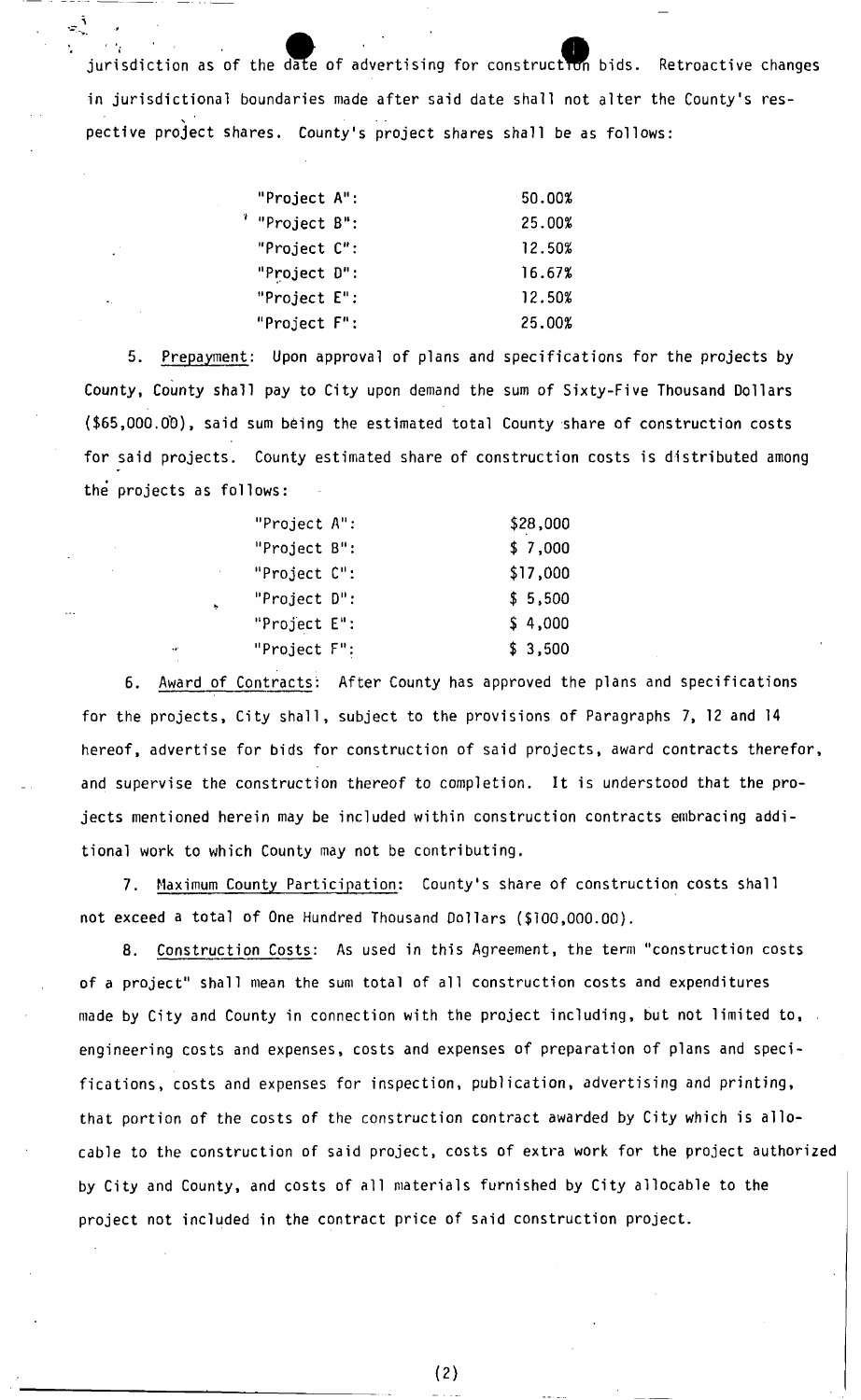9. Final Accounting: Upon completion of a particular project, City shall pay the final construction costs of said project and shall prepare and furnish to County a final accounting of the total costs of said project.

10. Adjustment of Costs: In the event that said final accounting shows that the estimated share paid by County to City pursuant to Paragraph 5 hereof is more than 1 County's agreed percentage share of the construction cost of a particular project as outlined in Paragraph 4 hereof, City shall forthwith refund to County the difference. In the event that said final accounting shows that the said estimated share paid by County to City pursuant to Paragraph 5 hereof is less than County's agreed percentage share of the construction costs of a particular project as outlined in Paragraph 4 hereof, County shall forthwith pay to City the difference, provided that in no event shall County be required to contribute more than One Hundred Thousand Dollars (\$100,000.00) for its share of all projects.

11. Maintenance: Upon completion of a particular project, said project shall be operated and maintained by the City. The operation and maintenance costs for said project shall be apportioned between City and County pursuant to the existing operation and maintenance agreement, covering such project.

12. Administering Agent: In the exercise of this Agreement, San Jose shall be the administering agency and, as such, shall possess all powers common to both City and County which may be necessary to effectuate the purpose of this Agreement, subject only to the manner of exercise of such powers provided herein and the restrictions imposed by law upon City in the exercise of such powers.

13. Hold Harmless: It is mutually understood and agreed:

(a) That neither County, nor any officer or employee thereof, shall be responsible for any damage or liability occurring by reason of anything done or omitted to be done by City under or in connection with any work, authority or jurisdiction delegated to City under this Agreement. It is also understood and agreed that, pursuant to Government Code Section 895.4, City shall fully indemnify and hold County harmless from any liability imposed for injury (as defined by Government Code Section 810.8) occurring by reason of anything done or omitted to be done by City under this Agreement under or in connection with any work, authority or jurisdiction delegated to City under this Agreement.

**(3)**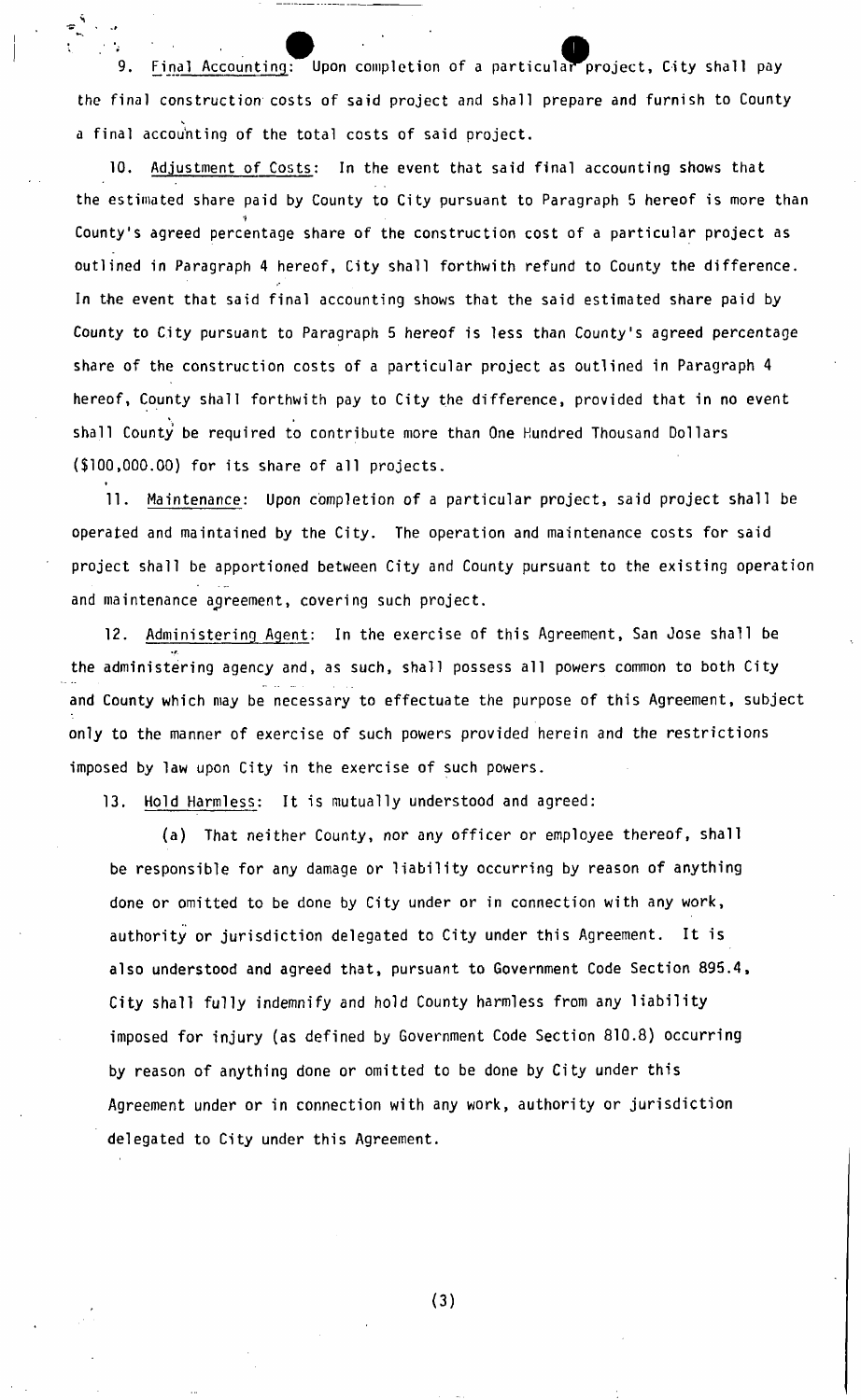(b) That neither City, nor any officer or employee thereof, shall be responsible for any damage or liability occurring by reason of anything done or omitted to be done by County under or in connection with any work, authority or jurisdiction delegated to County under this Agreement. It is also understpod and agreed that, pursuant to Government Code Section 895.4, County shall indemnify and hold City harmless from any liability imposed for injury ,(as defined by Government Code Section 810.8) occurring by reason of anything done or omitted to be done by County under or in connection with any work, authority or jurisdiction delegated to County under this Agreement.

14. Termination: The terms of this Contract shall be void with respect to any project for which a construction contract is not awarded prior to December 31, 1983 and .any sums paid by County to City, pursuant to Paragraph 5 herein, with respect to said project shall be forthwith refunded, except that City's accrued construction costs for said project, if any, shall be deducted from such sum to be refunded to County according to the respective sharing of costs as provided in Paragragh 4.

15. Acquisition of Property: It is understood and agreed that the project is totally within existing right of way and no property acquisition or dedication is necessary.

WITNESS THE EXECUTION HEREOF the day and year first hereinabove set forth. APPROVED AS TO FORM: . The state of the CITY OF SAN JOSE, a municipal

way E.Lev

Assistant City Attorney

ATTEST:

kaom

Helen E. Jackson, City Clerk

APPROVED AS TO FORM:

County Counsel

ATTEST: *(JUL*  Donald M. Rains, Clerk

Board of Supervisors

corporation

By. Thomas McEnery, Mayor 'Cit

COUNTY OF SANTA CLARA, a political subdivision of the State of California

By rson, pro tempora WAR 2 9 1983 **Zoe Lofgren** "County"

(4)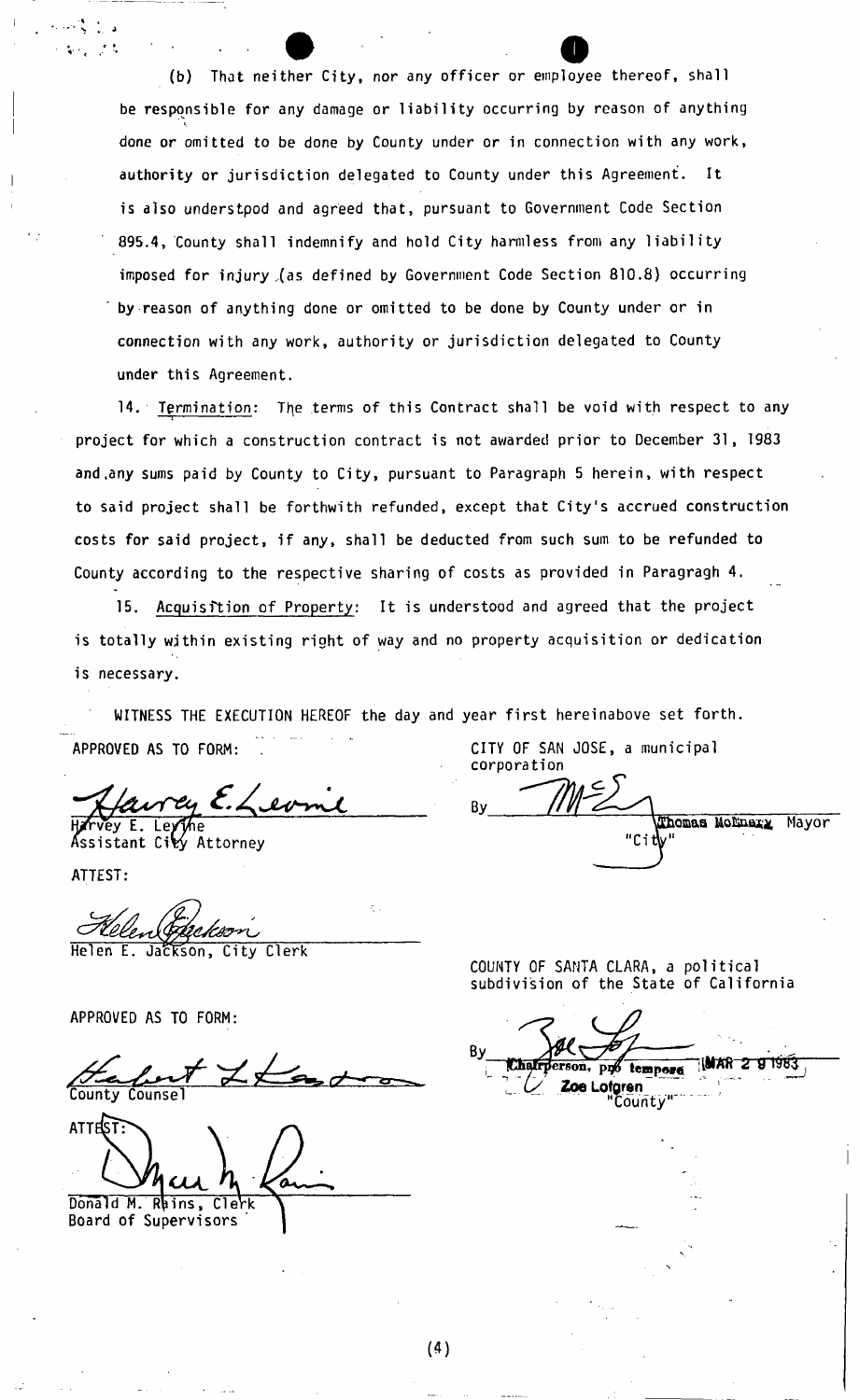

MEMBERS OF THE BOARD **S US ANNE WILSON ZOE LOFGREN THOMAS L. LCOAN ROD DIR1DON REBECCA O. MORGAN** 

## **BOAR D OF SUPERVISOR S**

**COUNTY OF SANTA CLARA COUNTY GOVERNMENT CENTER.** EAST WING **COUNT Y GOVERNMEN T CENTER , EAS T WIN G <sup>7</sup> 0 WEST HEDDINO ST. / SAN JOSE, CALIFORNIA 95110 / 200-232 <sup>3</sup>**

**DONALD M. RAINS<br>CLERK/BOARD OF SUPERVISORS**<br>TELEPHONE 299-4321

Ψ

**May 5, 1983** 

**Helen E. Jackson City Clerk City of San Jose 801 N . First Street San•Jose, CA 95112** 

**Subject: Agreement Between The City Of San Jose And The County Of Santa Clara For Modification Of Traffic Control Signals And Channelization At Six Locations And For The Sharing Of Certain Costs Thereof** 

**Dear Ms. Jackson:** 

**Enclosed you will find a fully executed copy of the subject agreement between the County of Santa Clara and the party named above. The Board of Supervisors at its regularly scheduled meeting on March 29, 1983 approved this agreement on behalf of the County.** 

**The enclosed copy is for your records.** 

**Very truly yours,** 

**BOARD OF SUPERVISORS Jonald M . Rains, Clerk** 

**DMR:rr Enclosure**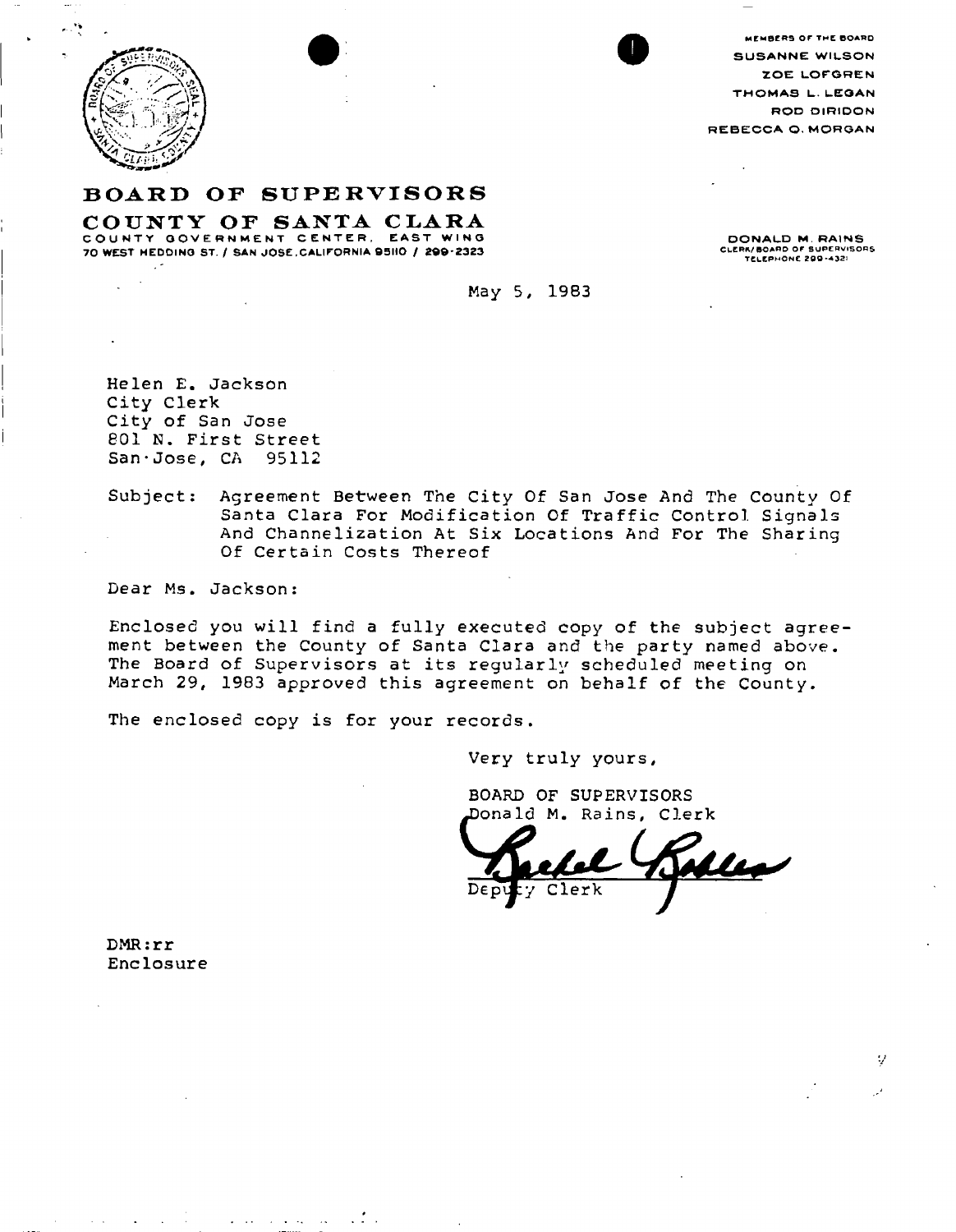**ITEM .9 Of 3/29/83** 



 $\mathcal{L}_{-}$ 

 $\frac{1}{2}$ 

**BOARD OF SUPERVISORS SANTA CLARA COUNTY** 

> April 12, 1983 DATE.

#### **AGREEMENT**

The following contract was awarded xor change xorder was approved by the

**Board of Supervisors at a meeting held:** 

| <b>March 29</b> 19 19                                                                                                                                                       |  |
|-----------------------------------------------------------------------------------------------------------------------------------------------------------------------------|--|
| Project to be chargedAGREEMENT BETWEEN CITY OF SAN JOSE FOR                                                                                                                 |  |
| MODIFICATION OF TRAFFIC CONTROL SIGNALS & CHANNELIZATION AT<br>6 LOCATIONS & FOR THE SHARING OF CERTAIN COSTS THEREOF<br>For the amount of \$ NOT TO EXCEED \$1.000.00.00 m |  |
| Contractor CITY OF SAN JOSE                                                                                                                                                 |  |
|                                                                                                                                                                             |  |
|                                                                                                                                                                             |  |

Donal de M. (Tains/

**Clerk of the Board** 

WHITE ----- CONTROLLER<br>CANARY ---<br>PINK -----<br>GOLD.ROD

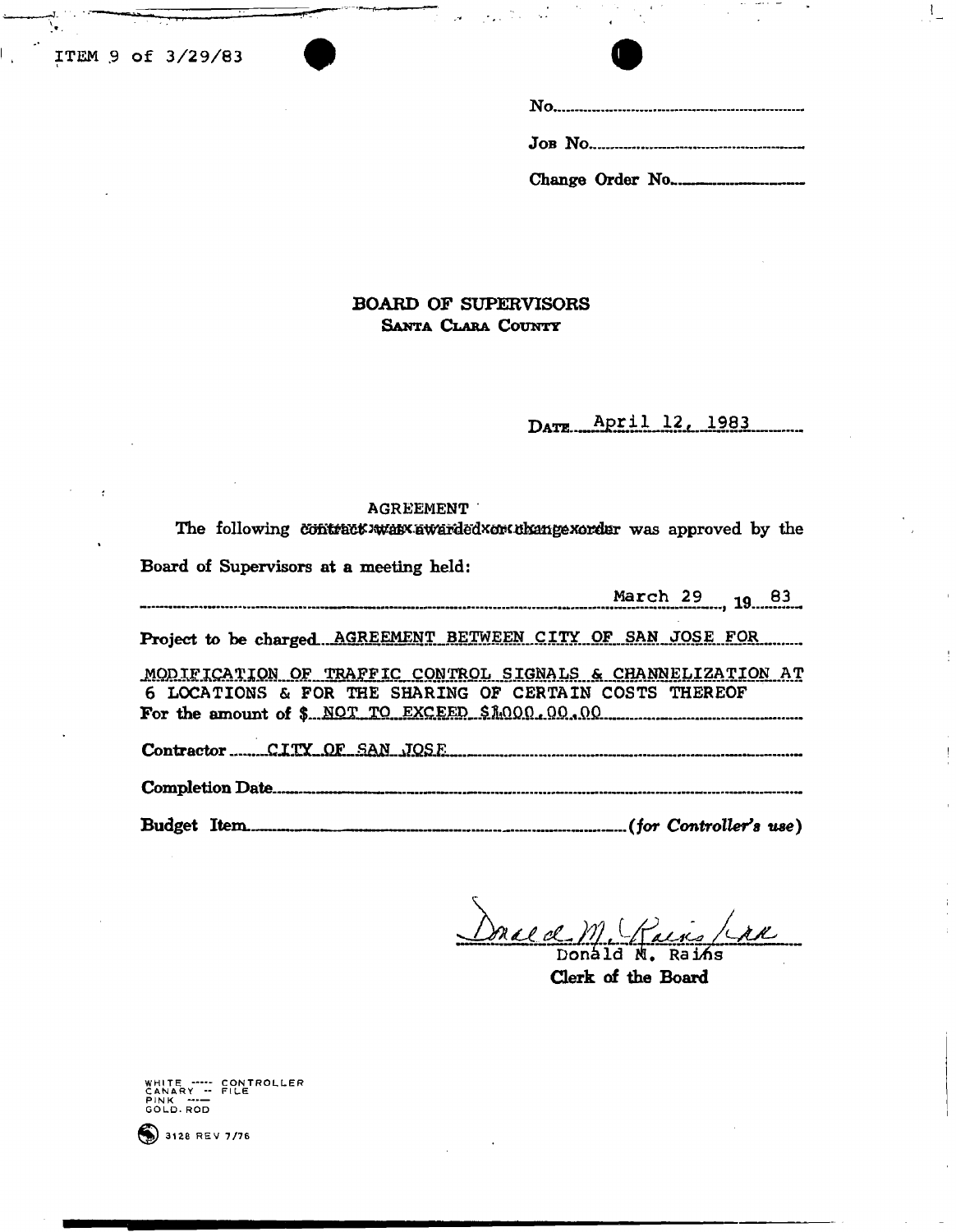| <b>County of Santa Clara-</b>                   |                            | <b>Transportation Agency</b><br>1555 Berger Drive<br>San Jose, California 95112 |
|-------------------------------------------------|----------------------------|---------------------------------------------------------------------------------|
| California                                      |                            | ORIGINALCS                                                                      |
| Prepared by R.J. McBeath<br>Reviewed by Montini | TRANSMITTAL MEMORANDUM     | S.D.                                                                            |
| Submitted by Graebner                           | Page 1 of 2                | DATE: March 11, 1983                                                            |
| COUNTY BOARD OF SUPERVISORS:                    | Agenda Date March 29, 1983 | Item No.                                                                        |
| TRANSIT DISTRICT BOARD:                         | Agenda Date                | Item No.                                                                        |
|                                                 |                            |                                                                                 |

**SUBJECT: AGREEMENT BETWEEN THE CITY OF SAN JOSE AND THE COUNTY OF SANTA CLARA FOR MODIFICATION OF TRAFFIC CONTROL SIGNALS AND CHANNELIZATION AT SIX (6) LOCATIONS AND FOR THE SHARING OF CERTAIN COSTS THEREOF** 

#### **RECOMMENDED ACTION:**

**Approval of the attached City of San Jose/County of Santa Clara Cost Sharing Agreement which provides for traffic signal modifications at**  six (6) locations (Bollinger/Johnson, Meridian/Minnesota, Meridian/Hamilton, **Auzerais/Meridian, Auzerais/Lincoln and Meridian/Parkmoor is recommended.** 

#### **FISCAL IMPLICATIONS:**

**Sufficient funds have been included in the current (FY** 82-83 ) **budget**  (0023-6412-2893 ) **to provide the estimated maximum County share cost of \$100,000.00 for all six (6) projects.** 

#### **REASONS FOR RECOMMENDATION:**

**Traffic signal modification at the specified locations has been warranted by the City of San Jose for these joint jurisdictional intersections These projects are high on the City's priority list.** 

#### **BACKGROUND:**

**The subject agreement was prepared by the City of San Jose and forwarded to the County for execution. This agreement has been "Approved as to Form" by both the City Attorney and County Counsel's Office.** 

| APPROVED: DIRECTOR $\mathcal{I}[h]$ |                   |                               |
|-------------------------------------|-------------------|-------------------------------|
| 1908                                | COUNTY EXECUTIVE. |                               |
|                                     |                   | An Equal Opportunity Employer |